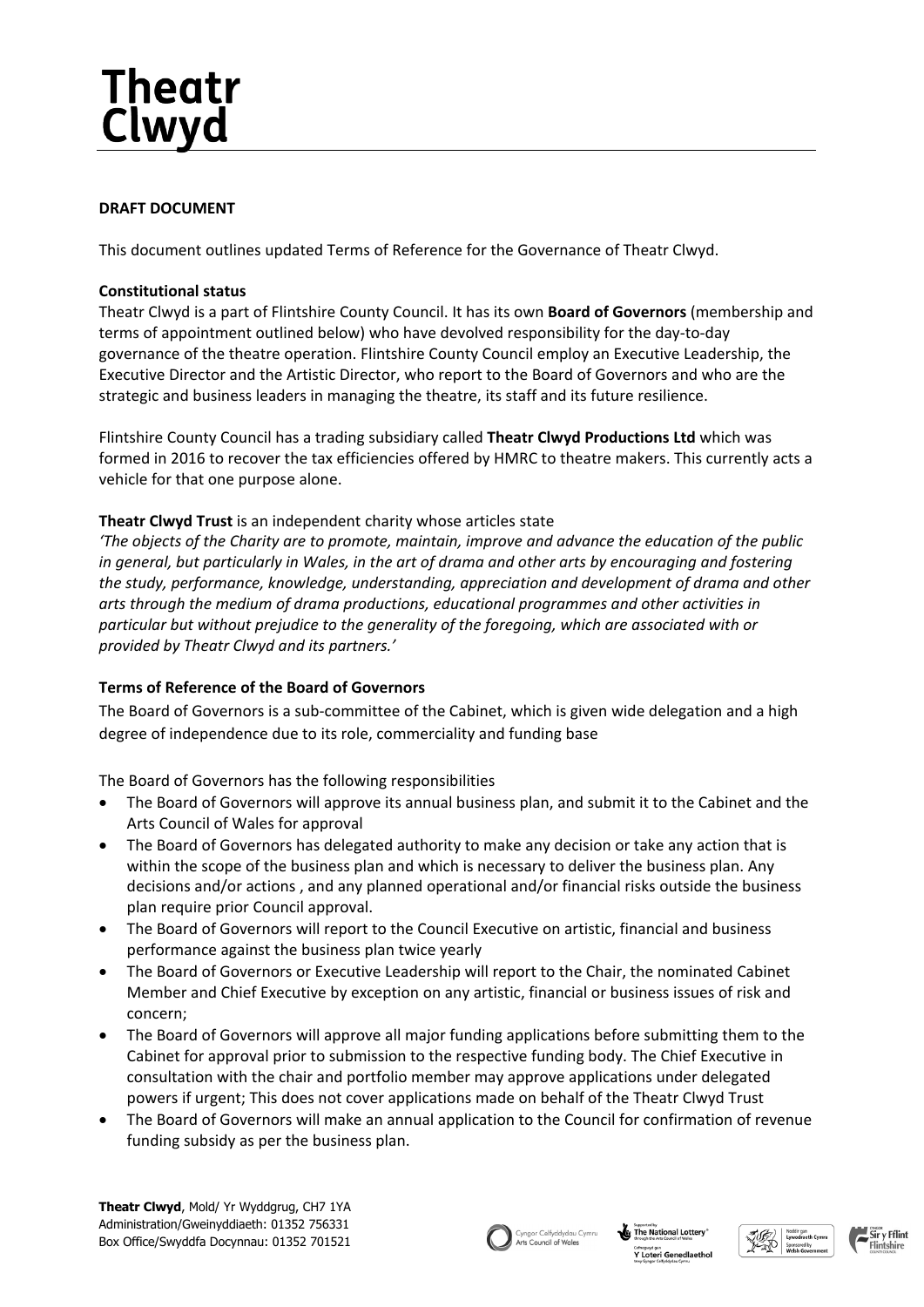- The Board of Governors will make an annual application to the Council for capital works funding as per the business plan
- The Board of Governors is responsible for the appointment/dismissal of the Executive Leadership
- The Board of Governors is responsible for the preservation, protection and augmenting of theatre funding from varied sources unless directly sourced by Theatr Clwyd Trust
- The Board of Governors is responsible for approving employment and operational policies within the theatre
- The Board of Governors is responsible for oversight and strategic management of risk within the theatre

## **Membership and terms of appointment for the Board of Governors**

The Board of Governors consists of elected members whose appointment is approved by the Leader of Council, one of whom will be the Cabinet Member for Economic Development (or such other cabinet member who has political responsibility for the theatre).

The Board of Governors will also include co-opted members, who are recruited for their skills, experience and expertise. The composition of the Board ensures that elected members have a majority of one over co-opted members.

Elected members are appointed to the Board of Governors for the duration of the Council's electoral term of five years. An elected member is eligible to serve one further term subject to successful reappointment, before stepping down for a minimum of twelve months. They can then re-apply or be invited to return.

Co-opted members can be recruited by open call or private invitation by the Board of Governors should they have skills useful to the continued success and development of Theatr Clwyd's operations and business plan. Co-opted members need to re-apply their interest every four years and can serve no longer than three terms (one term being equal to four years) before needing to step down for a minimum of twelve months before re-applying or being invited to return.

One co-opted member must also be a member of Theatr Clwyd Trust.

Cabinet will be informed of co-opted members recruitment to the Board of Governors.

#### **Chair and Vice Chair**

The Board of Governors will elect their own Chair and Vice-Chair.

The Board of Governors will ensure that one of the positions is held by an elected member and one held by a co-opted member.

The Chair and Vice Chair positions are required to be re-elected every 2 years. Individuals cannot hold the position for longer than three election periods (6 years) before needing to step aside for a 2 year period.

#### **Theatr Clwyd Productions Ltd**

There will be a minimum of three directors made up of one of the Executives Leadership, one Flintshire County Council officer and one member from the Board of Governors.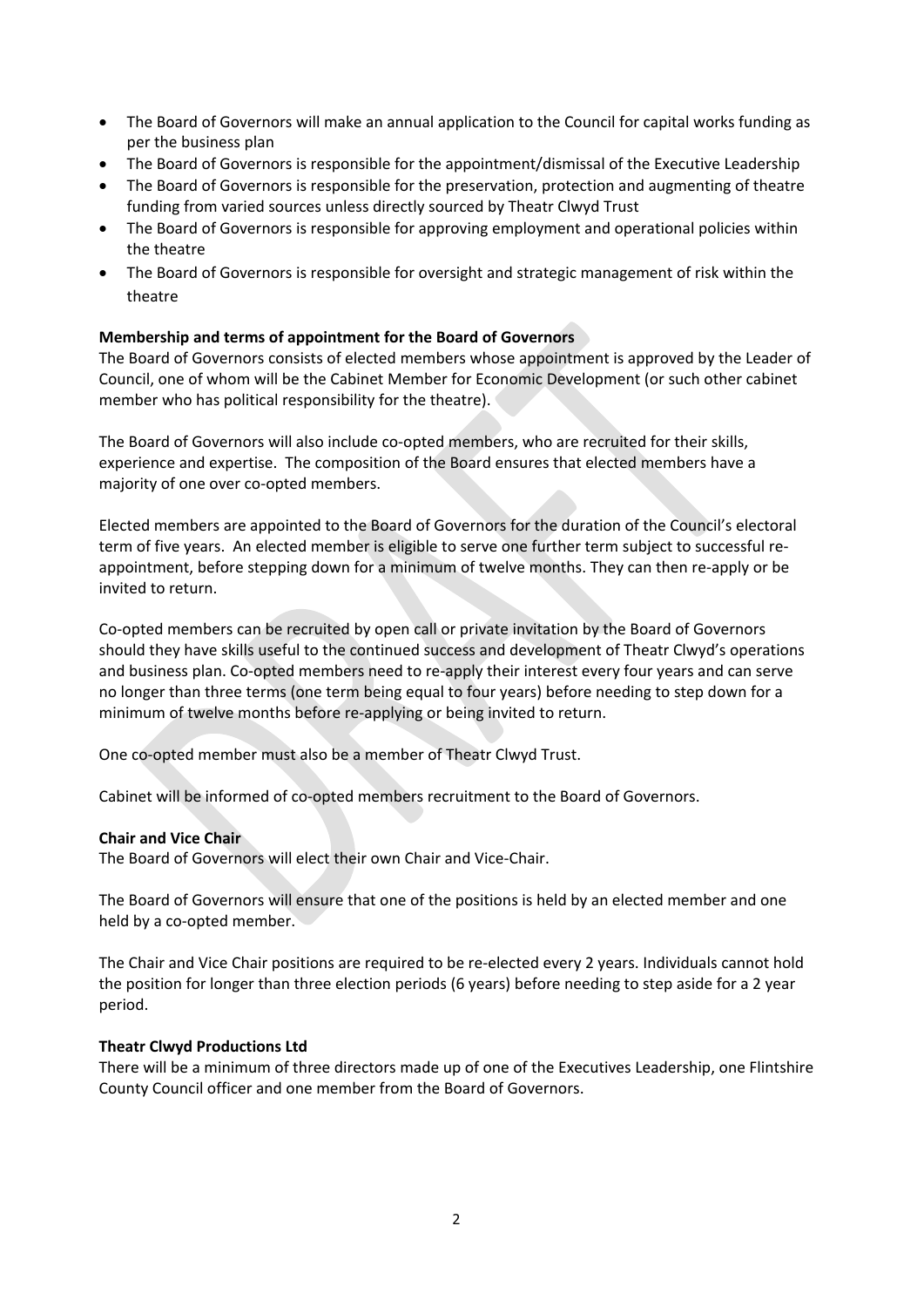#### **Theatr Clwyd Trust**

The membership and terms of appointment for the Theatr Clwyd Trust will be agreed and actioned by the Trustees in line with charitable best practice and their memorandum of articles.

#### **Meeting structures and frequency (including Sub-Boards and the Trust)**

The full Board of Governors will meet a minimum of four times per year.

Papers will be sent out electronically (unless otherwise requested) 7 days (5 working days) prior to the meetings.

All meetings will be minuted and circulated to the Board Governors.

Emergency meetings of the Board of Governors can be called by the Chair or Vice Chair with 24 hours' notice. Emergency meetings can also be requested by the Executive Leadership with 24 hours' notice.

#### **Sub Committees**

The Board of Governors create sub committees to support their detailed understanding and support of the Theatr operations. Sub committees will be made up of Governors with relevant experience to the subject being handled within the subcommittee.

The Board of Governors currently has identified two key sub committees – these are the Audit and Finance Sub Committee and the Capital Steering Sub Committee.

#### **Audit and Finance Sub Committee**

Terms of Reference: To look into financial revenue accounts and budgets in detail and offer guidance, support and advice to the Executive Leadership, the Director of Finance, other staff where applicable and their fellow Governors and to identify levels of risk to the theatre operations.

The Audit and Finance Committee will meet a minimum of four times per year and wherever possible three weeks ahead of a full Board of Governors meeting to allow time to feed into agendas and reporting to the full Board. The Audit and Finance Committee can decide to call further meetings if required. All meetings will be minuted.

The Chair or Vice Chair will sit on the Audit and Finance Sub Committee.

#### **Capital Steering Sub Committee**

Terms of Reference: to act as the steering group for the capital re-development of Theatr Clwyd. The Sub Committee will also be responsible for assessing risk around the Capital project, offering guidance, support and advice on all aspects of the re-development to the Executive and Project Team and feeding key reports back to the Board of Governors.

The Capital Steering Sub Committee will meet monthly wherever possible with all meetings minuted.

The membership of the sub-committee will consist of members of the Board of Governors. It will also invite to its meetings (in an advisory non-voting capacity) Chief Officers from Flintshire County Council and Chief Officers from the Arts Council of Wales.

#### **Theatr Clwyd Trust**

The Theatr Clwyd Trust will meet a minimum of 4 times per year and will minute all meetings.